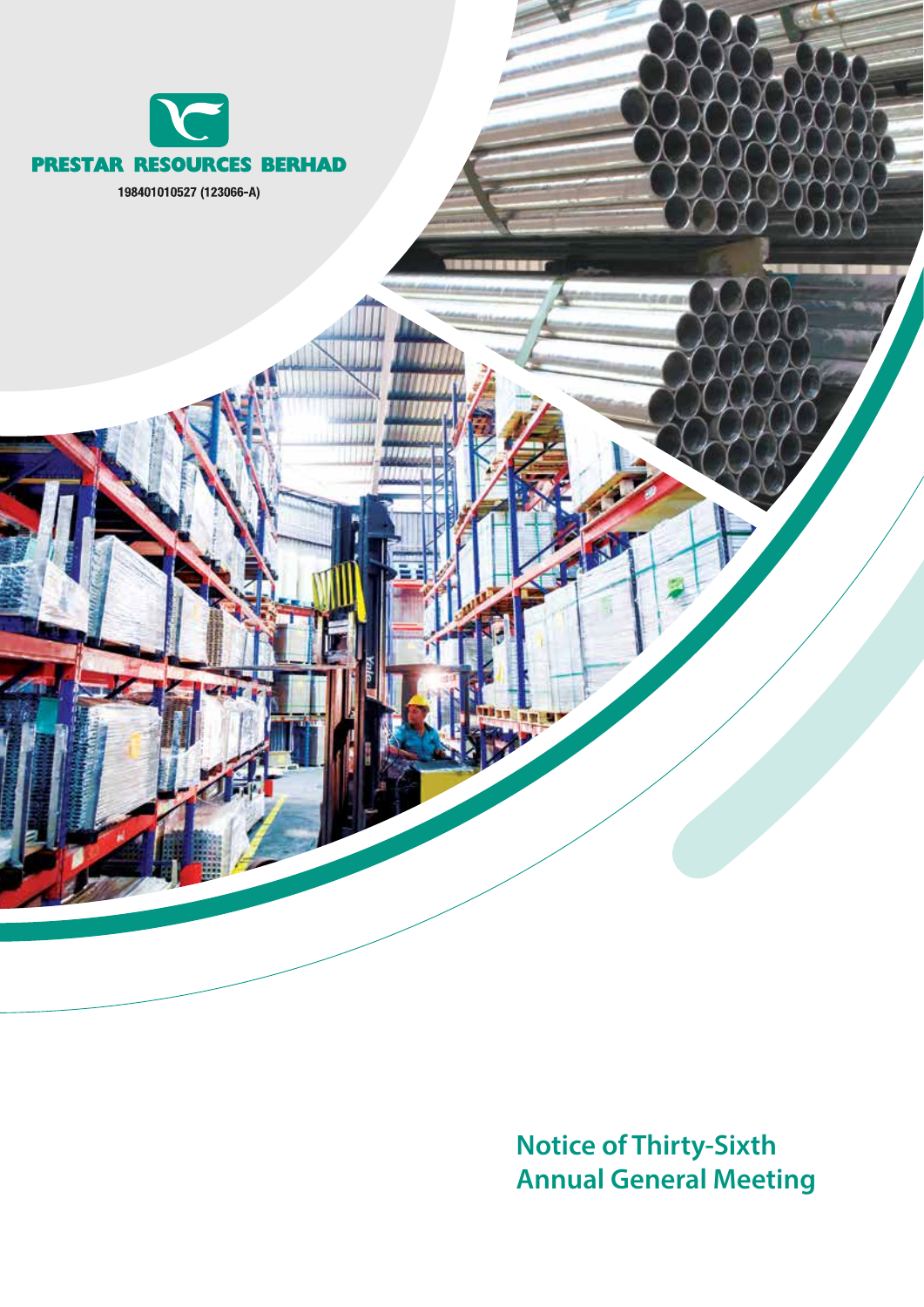# NOTICE OF ANNUAL GENERAL MEETING

**NOTICE IS HEREBY GIVEN THAT** the Thirty-Sixth Annual General Meeting of Prestar Resources Berhad will be held on a fully virtual basis at the broadcast venue at Meeting Room of Securities Services (Holdings) Sdn. Bhd., Level 7, Menara Milenium, Jalan Damanlela, Pusat Bandar Damansara, Damansara Heights, 50490 Kuala Lumpur, Wilayah Persekutuan on Tuesday, 22 June 2021 at 10:00 a.m. for the following purposes:

### **AGENDA**

- 1. To receive the Audited Financial Statements for the financial year ended 31 December 2020 together with the Reports of the Directors and the Auditors thereon.
- 2. To approve the payment of a single-tier final dividend of 1.0 sen per ordinary share for the financial year ended 31 December 2020. *(Resolution 1)* 3. To approve the payment of Directors' fees amounting to RM260,083.00 for the financial year ended 31 December 2020. *(Resolution 2)* 4. To approve an amount of up to RM30,000.00 as benefits payable to the Non-Executive Directors from 23 June 2021 to the next Annual General Meeting of the Company to be held in 2022. *(Resolution 3)* 5. To re-elect the following Directors who retire pursuant to Clause 103 of the Company's Constitution, and being eligible, have offered themselves for re-election: (a) Encik Shamsudin @ Samad Bin Kassim; and *(Resolution 4)* (b) Mr. Kenny Toh Jin Tat. *(Resolution 5)* 6. To re-elect the following Directors who retire pursuant to Clause 118 of the Company's Constitution, and being eligible, have offered themselves for re-election: (a) Dato' Toh Yew Peng; *(Resolution 6)* (b) Tuan Haji Fadzlullah Shuhaimi Bin Salleh; and *(Resolution 7)* (c) Mr. Lou Swee You. *(Resolution 8)* 7. To re-appoint Messrs. BDO PLT as Auditors of the Company until the conclusion of the next Annual General Meeting of the Company and to authorise the Directors to fix their remuneration. *(Resolution 9)*
- 8. As Special Businesses:

To consider and, if thought fit, with or without any modification, to pass the following resolutions which will be proposed as ordinary resolutions:

### **(a) ORDINARY RESOLUTION NO. 1 - AUTHORITY TO ISSUE SHARES PURSUANT TO THE COMPANIES ACT 2016**

"**THAT** subject to the Companies Act 2016, the Constitution of the Company and approvals of Bursa Malaysia Securities Berhad ("**Bursa Malaysia Securities**") and any other governmental/ regulatory authorities, the Directors of the Company be and are hereby empowered, pursuant to the Companies Act 2016, to issue and allot shares in the Company at any time to such persons and upon such terms and conditions and for such purposes as the Directors of the Company may, in their absolute discretion, deem fit, provided that the aggregate number of shares to be issued pursuant to this resolution does not exceed ten per centum (10%) of the total number of issued shares of the Company for the time being and the Directors of the Company be and are also empowered to obtain the approval for the listing of and quotation for the additional shares so issued on Bursa Malaysia Securities;

**AND THAT** such authority shall commence immediately upon the passing of this resolution and continue to be in force until the conclusion of the next Annual General Meeting of the Company."

*(Resolution 10)*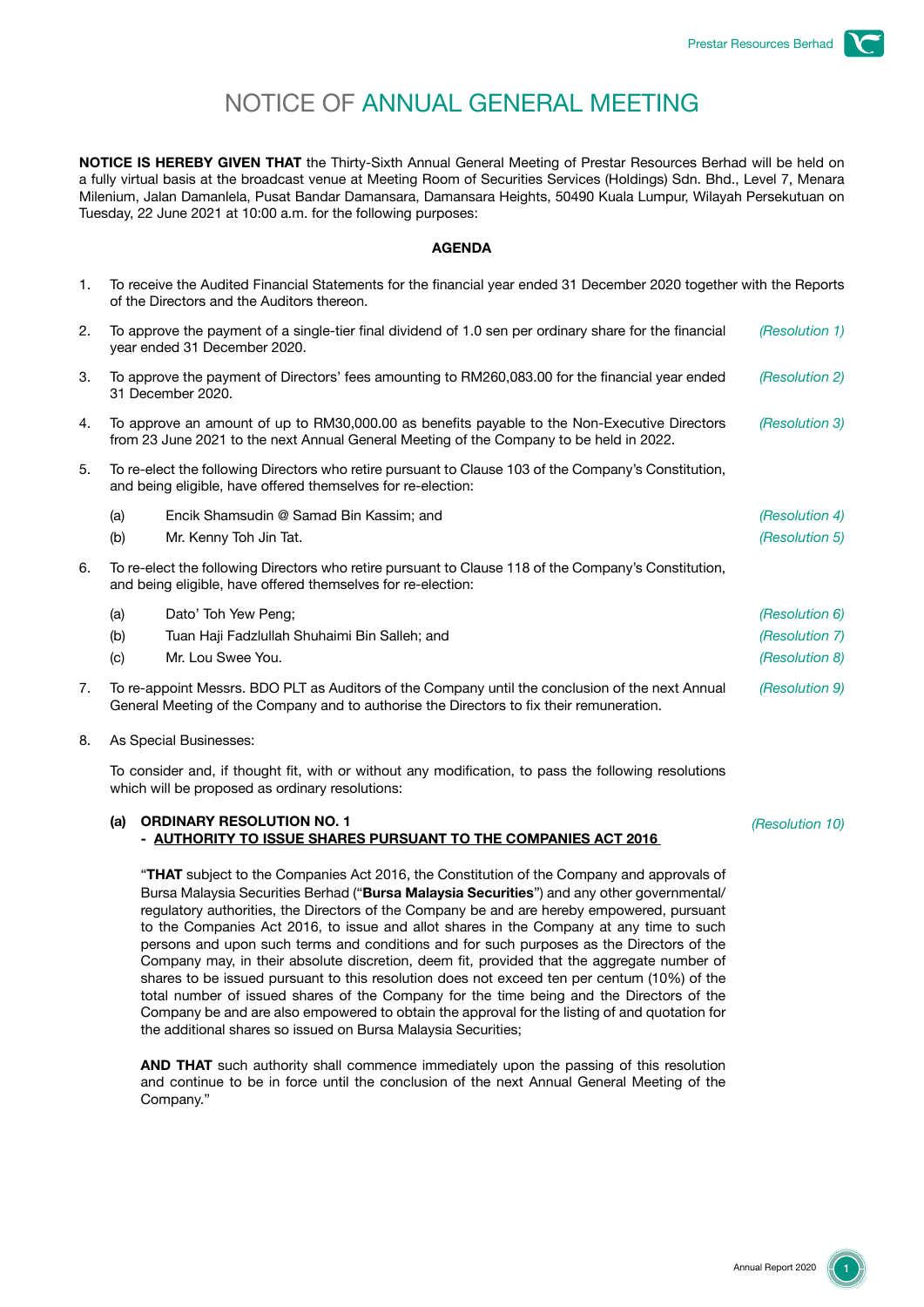#### **(b) ORDINARY RESOLUTION NO. 2 - PROPOSED RENEWAL OF SHARE BUY-BACK AUTHORITY**

*(Resolution 11)*

"**THAT** subject to the Companies Act 2016 ("**the Act**"), provisions of the Company's Constitution, Bursa Malaysia Securities Berhad ("**Bursa Malaysia Securities**") Main Market Listing Requirements and any other relevant authorities, approval be and is hereby given for the Company, to purchase such amount of ordinary shares in the Company as may be determined by the Directors of the Company from time to time through Bursa Malaysia Securities upon such terms and conditions as the Directors of the Company may in their absolute discretion deem fit and expedient in the interests of the Company ("**Share Buy-Back Mandate**") provided that:

- (i) the aggregate number of ordinary shares in the Company which may be purchased and/ or held by the Company at any point of time pursuant to the Share Buy-Back Mandate shall not exceed ten per centum (10%) of the total number of issued ordinary shares of the Company for the time being;
- (ii) the maximum amount of funds to be allocated by the Company for the purpose of purchasing its own ordinary shares shall not exceed the Company's retained profits at the time of purchase(s);
- (iii) the authority conferred by this resolution will be effective immediately upon the passing of this ordinary resolution and will continue to be in force until:
	- (a) the conclusion of the next Annual General Meeting ("**AGM**") of the Company, at which time the said authority will lapse unless by an ordinary resolution passed at the general meeting of the Company, the authority is renewed, either unconditionally or subject to conditions;
	- (b) the expiration of the period within which the next AGM of the Company is required by law to be held; or
	- (c) revoked or varied by an ordinary resolution passed by the shareholders in general meeting,

whichever is the earlier;

(iv) the shares so purchased by the Company pursuant to the Share Buy-Back Mandate be retained as treasury shares which may be distributed as dividends and/or resold on Bursa Malaysia Securities and/or cancelled and/or transfer for the purposes of or under an employees' share scheme and/or be dealt with by the Directors of the Company in the manners allowed by the Act;

**AND THAT** authority be and is hereby given to the Directors of the Company to take all such steps as are necessary to implement, finalise and give full effect to the aforesaid with full powers to assent to any condition, modification, variation and/or amendment, if any, as may be imposed by the relevant authorities and to do all such acts and things as the Directors of the Company may deem fit and expedient in the interests of the Company."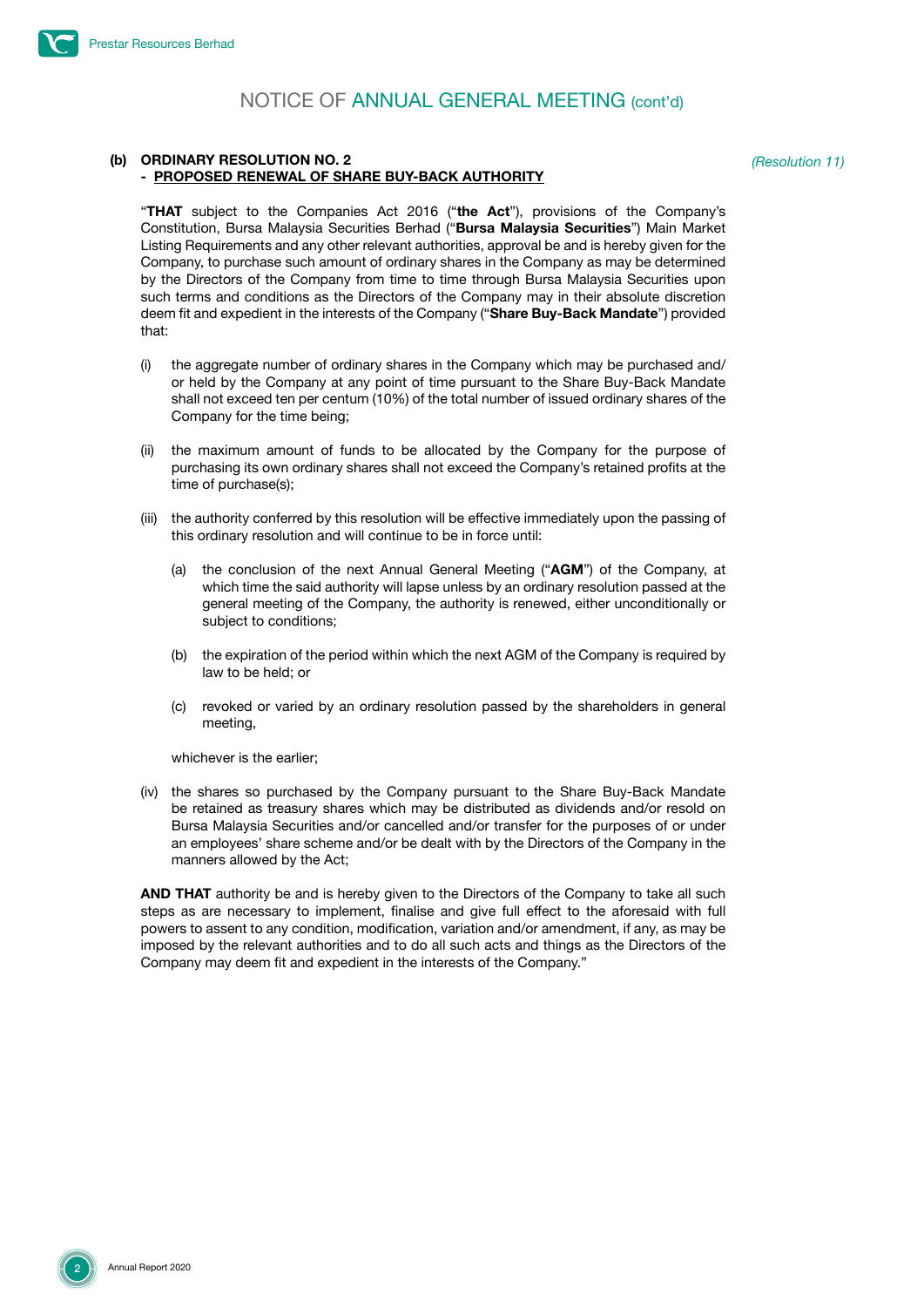#### **(c) ORDINARY RESOLUTION NO. 3**

## **- PROPOSED RENEWAL OF SHAREHOLDERS' MANDATE FOR RECURRENT RELATED PARTY TRANSACTIONS OF A REVENUE OR TRADING NATURE**

*(Resolution 12)*

"**THAT** subject to the Companies Act 2016 ("**the Act**"), the Constitution of the Company and Bursa Malaysia Securities Berhad Main Market Listing Requirements, approval be and is hereby given to the Company's subsidiaries to enter into the Recurrent Related Party Transactions of a Revenue or Trading Nature ("**Recurrent Related Party Transactions**") with the related parties, as described in Part B, Section 2.3 of the Circular to Shareholders dated 28 April 2021 subject further to the following:

- (i) the Recurrent Related Party Transactions are in the ordinary course of business which are necessary for day-to-day operations and are on terms not more favourable than those generally available to the public; and
- (ii) disclosure is made in the annual report breakdown of the aggregate value of transactions conducted pursuant to the shareholders' mandate during the financial year and that such approval shall, commence immediately upon the passing of this ordinary resolution and continue to be in force until:
	- (a) the conclusion of the first Annual General Meeting ("**AGM**") of the Company following the general meeting at which such mandate was passed, at which time it will lapse, unless by a resolution passed at the Meeting, the authority is renewed;
	- (b) the expiration of the period within which the next AGM of the Company after that date is required to be held pursuant to Section 340(2) of the Act (but must not extend to such extension as may be allowed pursuant to Section 340(4) of the Act); or
	- (c) revoked or varied by resolution passed by the shareholders of the Company in general meeting,

whichever is the earlier,

**AND THAT** the Directors of the Company and/or any of them be and are hereby authorised to complete and do all such acts and things (including executing such documents as may be required) to give effect to the transactions contemplated and/or authorised by this ordinary resolution."

## **(d) ORDINARY RESOLUTION NO. 4 - RETENTION OF INDEPENDENT NON-EXECUTIVE DIRECTOR**

"**THAT** subject to the passing of Resolution No. 8, Mr. Lou Swee You who has served as an Independent Non-Executive Director of the Company for a cumulative term of more than twelve (12) years be and is hereby retained as an Independent Non-Executive Director in accordance with the Malaysian Code on Corporate Governance."

# **(e) ORDINARY RESOLUTION NO. 5 - RETENTION OF INDEPENDENT NON-EXECUTIVE DIRECTOR**

"**THAT** Encik Md. Nahar Bin Noordin who has served as an Independent Non-Executive Director of the Company for a cumulative term of more than twelve (12) years be and is hereby retained as an Independent Non-Executive Director in accordance with the Malaysian Code on Corporate Governance."

### **(f) ORDINARY RESOLUTION NO. 6 - RETENTION OF INDEPENDENT NON-EXECUTIVE DIRECTOR**

"**THAT** subject to the passing of Resolution No. 7, Tuan Haji Fadzlullah Shuhaimi Bin Salleh who has served as an Independent Non-Executive Director of the Company for a cumulative term of more than twelve (12) years be and is hereby retained as an Independent Non-Executive Director in accordance with the Malaysian Code on Corporate Governance."

*(Resolution 13)*

*(Resolution 15)*

*(Resolution 14)*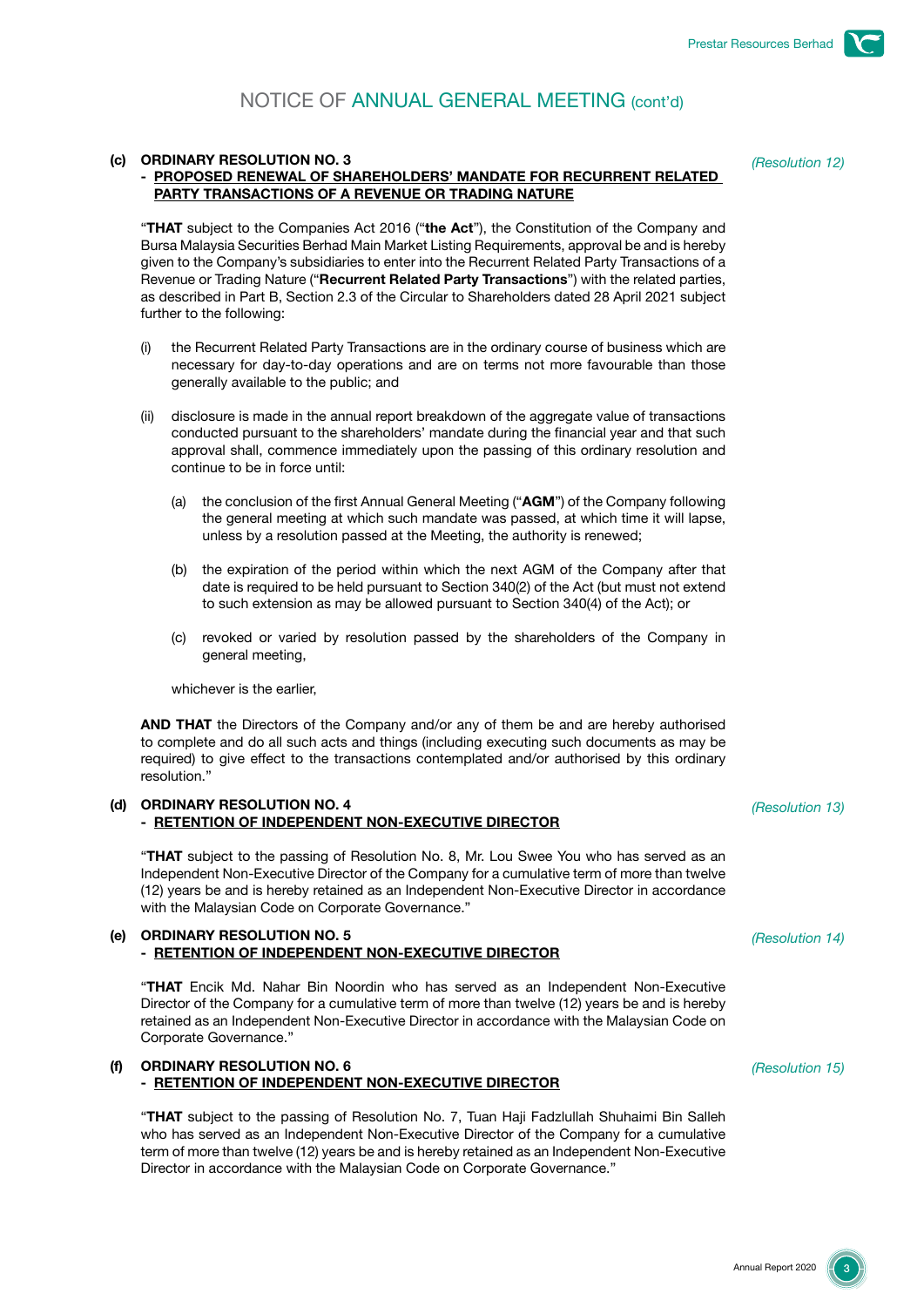#### **(g) ORDINARY RESOLUTION NO. 7 - RETENTION OF INDEPENDENT NON-EXECUTIVE DIRECTOR**

*(Resolution 16)*

"**THAT** Dato' Lim Cheang Nyok who has served as an Independent Non-Executive Director of the Company for a cumulative term of more than twelve (12) years be and is hereby retained as an Independent Non-Executive Director in accordance with the Malaysian Code on Corporate Governance."

9. To transact any other ordinary business for which due notice shall have been given.

### **NOTICE OF DIVIDEND ENTITLEMENT**

**NOTICE IS ALSO HEREBY GIVEN THAT** the single-tier final dividend of 1.0 sen per ordinary share in respect of the financial year ended 31 December 2020 will be payable on 30 July 2021 to depositors who are registered in the Record of Depositors at the close of business on 12 July 2021, if approved by members at the forthcoming Thirty-Sixth Annual General Meeting on 22 June 2021.

A depositor shall qualify for entitlement only in respect of:

- (a) Securities transferred into the depositor's securities account before 4:30 p.m. on 12 July 2021 in respect of ordinary transfers; and
- (b) Shares bought on Bursa Malaysia Securities Berhad ("**Bursa Malaysia Securities**") on a cum entitlement basis according to the Rules of Bursa Malaysia Securities.

# **BY ORDER OF THE BOARD**

CHUA SIEW CHUAN (MAICSA 0777689) (SSM PC No. 201908002648) CHIN MUN YEE (MAICSA 7019243) (SSM PC No. 201908002785) **Secretaries** 

Kuala Lumpur Dated: 28 April 2021

### **Notes:**

- 1. In respect of deposited securities, only members whose names appear in the Record of Depositors on 15 June 2021 (General Meeting Record of Depositors) shall be eligible to attend the Meeting.
- 2. A member entitled to attend and vote at the Meeting is entitled to appoint not more than two (2) proxies to attend and vote in his stead. Where a member appoints more than one (1) proxy, the appointments shall be invalid unless he specifies the proportions of his shareholdings to be represented by each proxy.
- 3. A proxy may but does not need to be a member of the Company and a member may appoint any person to be his proxy. There shall be no restriction as to the qualification of the proxy. A proxy appointed to attend and vote at the Meeting shall have the same rights as the member to speak at the Meeting.

As guided by the Securities Commission Malaysia's Guidance Note and FAQs on the Conduct of General Meetings for Listed Issuers that was issued on 18 April 2020 and its subsequent revision, the right to speak is not limited to verbal communication only but includes other modes of expression. Therefore, all shareholders and proxies shall communicate with the main venue of the Meeting via real time submission of typed texts through a text box within Securities Services e-Portal's platform during the live streaming of the Meeting as the primary mode of communication. In the event of any technical glitch in this primary mode of communication, shareholders and proxies may email their questions to eservices@sshsb.com.my during the Meeting. The questions and/or remarks submitted by the shareholders and/or proxies will be broadcasted and responded by the Chairman/Board/relevant advisers during the Meeting.

The instrument appointing a proxy shall be in writing under the hand of the appointor or his attorney duly authorised in writing or if such appointor is a corporation, under its common seal or under the hand of an officer or attorney duly authorised.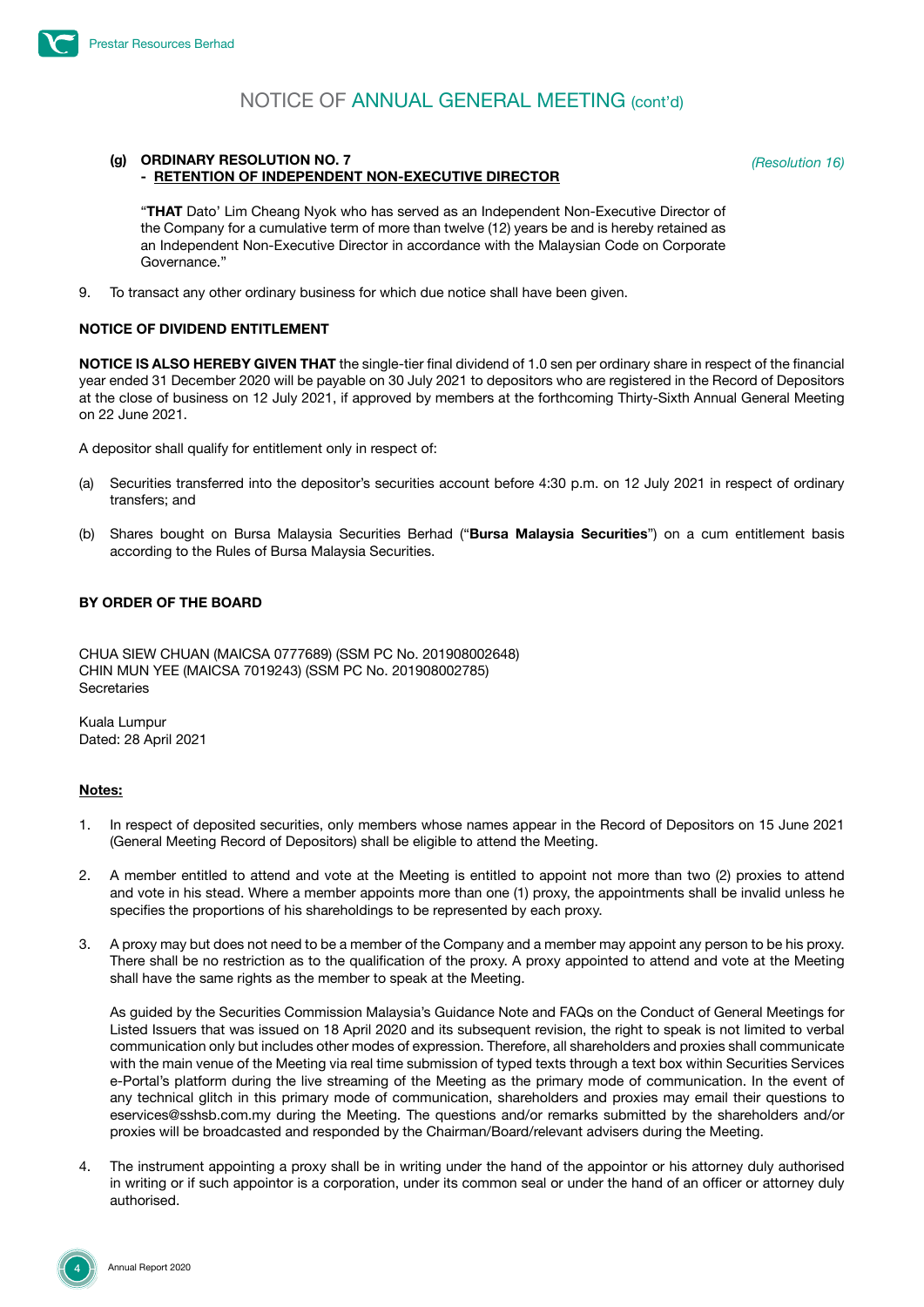### **Notes: (cont'd)**

- 5. Where a member of the Company is an exempt authorised nominee which holds ordinary shares in the Company for multiple beneficial owners in one (1) securities account ("**omnibus account**"), there is no limit to the number of proxies which the exempt authorised nominee may appoint in respect of each omnibus account it holds.
- 6. Appointment of proxy and registration for remote participation and voting

The instrument appointing a proxy and the power of attorney or other authority, if any, under which it is signed or a notarially certified copy of that power of authority shall be deposited at the Company's registered office at Level 7, Menara Milenium, Jalan Damanlela, Pusat Bandar Damansara, Damansara Heights, 50490 Kuala Lumpur, Wilayah Persekutuan not less than forty-eight (48) hours before the time for holding the Meeting or any adjournment thereof. The proxy appointment may also be lodged electronically via Securities Services e-Portal at https://sshsb.net.my/. All resolutions set out in this notice of meeting are to be voted by poll.

Should you wish to personally participate at the Meeting remotely, please register electronically via Securities Services e-Portal at https://sshsb.net.my/ by the registration cut-off date and time. Please refer to the Administrative Guide on the Conduct of a Fully Virtual General Meeting for further details.

The Administrative Guide on the Conduct of a Fully Virtual General Meeting is available for download at www.prestar.com.my/investorRelations/InvestorRelations\_mainpage.asp.

#### **Explanatory Notes:**

1. Authority to Issue Shares pursuant to the Companies Act 2016

The proposed adoption of the Ordinary Resolution No. 1 is for the purpose of granting a renewed general mandate ("**General Mandate**") and empowering the Directors of the Company, pursuant to the Companies Act 2016, to issue and allot new shares in the Company from time to time provided that the aggregate number of shares issued pursuant to the General Mandate does not exceed ten per centum (10%) of the total number of issued shares of the Company for the time being. The General Mandate, unless revoked or varied by the Company in general meeting, will expire at the conclusion of the next Annual General Meeting of the Company.

The General Mandate will provide flexibility to the Company for allotment of shares for any possible fundraising activities for the purpose of funding future investment project(s), working capital and/or acquisition(s).

As at the date of the Notice of the Annual General Meeting, no new shares in the Company were issued pursuant to the mandate granted to the Directors at the Thirty-Fifth Annual General Meeting held on 27 July 2020 and which will lapse at the conclusion of the Thirty-Sixth Annual General Meeting.

2. Proposed Renewal of Authority for Share Buy-Back

The proposed adoption of the Ordinary Resolution No. 2 is to renew the authority granted by the shareholders of the Company at the Thirty-Fifth Annual General Meeting held on 27 July 2020. The proposed renewal will allow the Board of Directors to exercise the power of the Company to purchase not more than ten per centum (10%) of the total number of issued shares of the Company at any time within the time period stipulated in Bursa Malaysia Securities Berhad Main Market Listing Requirements.

3. Proposed Renewal of Shareholders' Mandate for Recurrent Related Party Transactions of a Revenue or Trading Nature ("**Recurrent Related Party Transactions**") \_\_\_\_\_

The proposed adoption of the Ordinary Resolution No. 3 is to renew the shareholders' mandate for Recurrent Related Party Transactions granted by the shareholders of the Company at the Thirty-Fifth Annual General Meeting held on 27 July 2020 ("**Renewal of Shareholders' Mandate**"). The Renewal of Shareholders' Mandate will enable the Company's subsidiaries ("**the Group**") to enter into the Recurrent Related Party Transactions which are necessary for the Group's day-to-day operations, subject to the transactions being in the ordinary course of business and on normal commercial terms which are not more favourable to the related parties than those generally available to the public and are not to the detriment of the minority shareholders of the Company.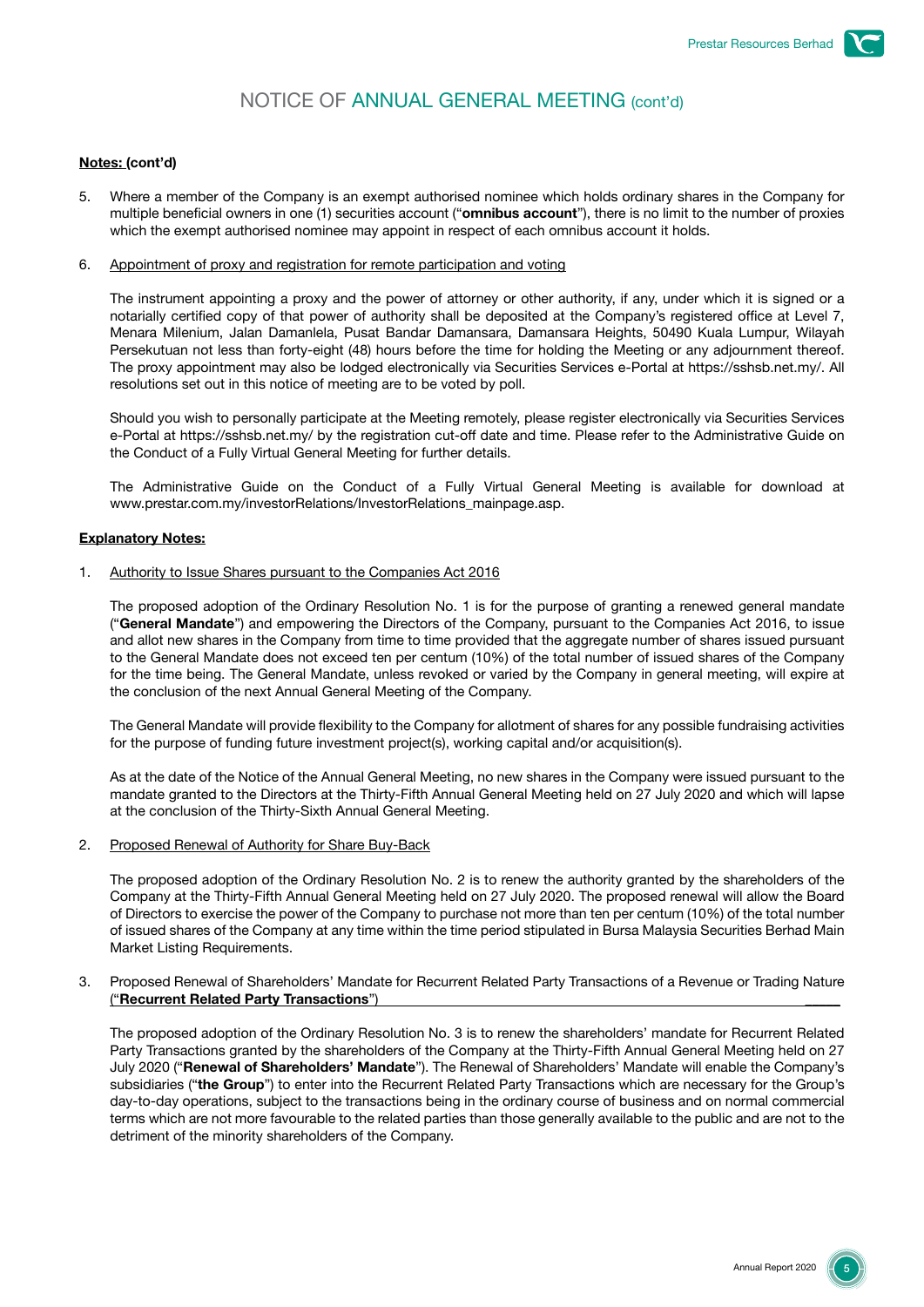

- 4. Retention as Independent Non-Executive Directors of the Company pursuant to the Malaysian Code on Corporate  $\rm{Government}$ 
	- (a) Mr. Lou Swee You ("**Mr. Lou**") (Ordinary Resolution No. 4)

Mr. Lou was appointed to the Board of Directors on 9 May 2008 as an Independent Non-Executive Director of the Company and therefore, has served for more than twelve (12) years.

The Ordinary Resolution No. 4, if passed, will allow Mr. Lou to continue to act as an Independent Non-Executive Director of the Company until the conclusion of the next Annual General Meeting of the Company.

The Nomination Committee has assessed the independence of Mr. Lou as an Independent Non-Executive Director of the Company and recommended to retain him as an Independent Non-Executive Director of the Company. The Board of Directors endorsed the Nomination Committee's recommendation and is of the view that his retention as Independent Non-Executive Director of the Company is in the best interest of the Company.

(b) Encik Md. Nahar Bin Noordin ("**Encik Md. Nahar**") (Ordinary Resolution No. 5)

Encik Md. Nahar was appointed to the Board of Directors on 18 June 1994 as a Non-Independent Non-Executive Director of the Company and he was subsequently, re-designated as an Independent Non-Executive Director of the Company on 3 October 2007. Therefore, he has served for more than twelve (12) years as an Independent Non-Executive Director of the Company.

The Ordinary Resolution No. 5, if passed, will allow Encik Md. Nahar to continue to act as an Independent Non-Executive Director of the Company until the conclusion of the next Annual General Meeting of the Company.

The Nomination Committee has assessed the independence of Encik Md. Nahar as an Independent Non-Executive Director of the Company and recommended to retain him as an Independent Non-Executive Director of the Company. The Board of Directors endorsed the Nomination Committee's recommendation and is of the view that his retention as Independent Non-Executive Director of the Company is in the best interest of the Company.

(c) Tuan Haji Fadzlullah Shuhaimi Bin Salleh ("**Tuan Haji Fadzlullah Shuhaimi**") (Ordinary Resolution No. 6)

Tuan Haji Fadzlullah Shuhaimi was appointed to the Board of Directors on 18 March 1995 as an Independent Non-Executive Director of the Company and therefore, has served for more than twelve (12) years.

The Ordinary Resolution No. 6, if passed, will allow Tuan Haji Fadzlullah Shuhaimi to continue to act as an Independent Non-Executive Director of the Company until the conclusion of the next Annual General Meeting of the Company.

The Nomination Committee has assessed the independence of Tuan Haji Fadzlullah Shuhaimi as an Independent Non-Executive Director of the Company and recommended to retain him as an Independent Non-Executive Director of the Company. The Board of Directors endorsed the Nomination Committee's recommendation and is of the view that his retention as Independent Non-Executive Director of the Company is in the best interest of the Company.

(d) Dato' Lim Cheang Nyok ("**Dato' Lim**") (Ordinary Resolution No. 7)

Dato' Lim was appointed to the Board of Directors on 28 March 2002 as an Independent Non-Executive Director of the Company and therefore, has served for more than twelve (12) years.

The Ordinary Resolution No. 7, if passed, will allow Dato' Lim to continue to act as an Independent Non-Executive Director of the Company until the conclusion of the next Annual General Meeting of the Company.

The Nomination Committee has assessed the independence of Dato' Lim as an Independent Non-Executive Director of the Company and recommended to retain him as an Independent Non-Executive Director of the Company. The Board of Directors endorsed the Nomination Committee's recommendation and is of the view that his retention as Independent Non-Executive Director of the Company is in the best interest of the Company.

Further information on the Proposed Renewal of Share Buy-Back Authority and Proposed Renewal of Shareholders' Mandate are set out in the Statement and Circular to Shareholders of the Company, respectively which are made available on the Company's corporate website at www.prestar.com.my/investorRelations/InvestorRelations\_mainpage.asp.